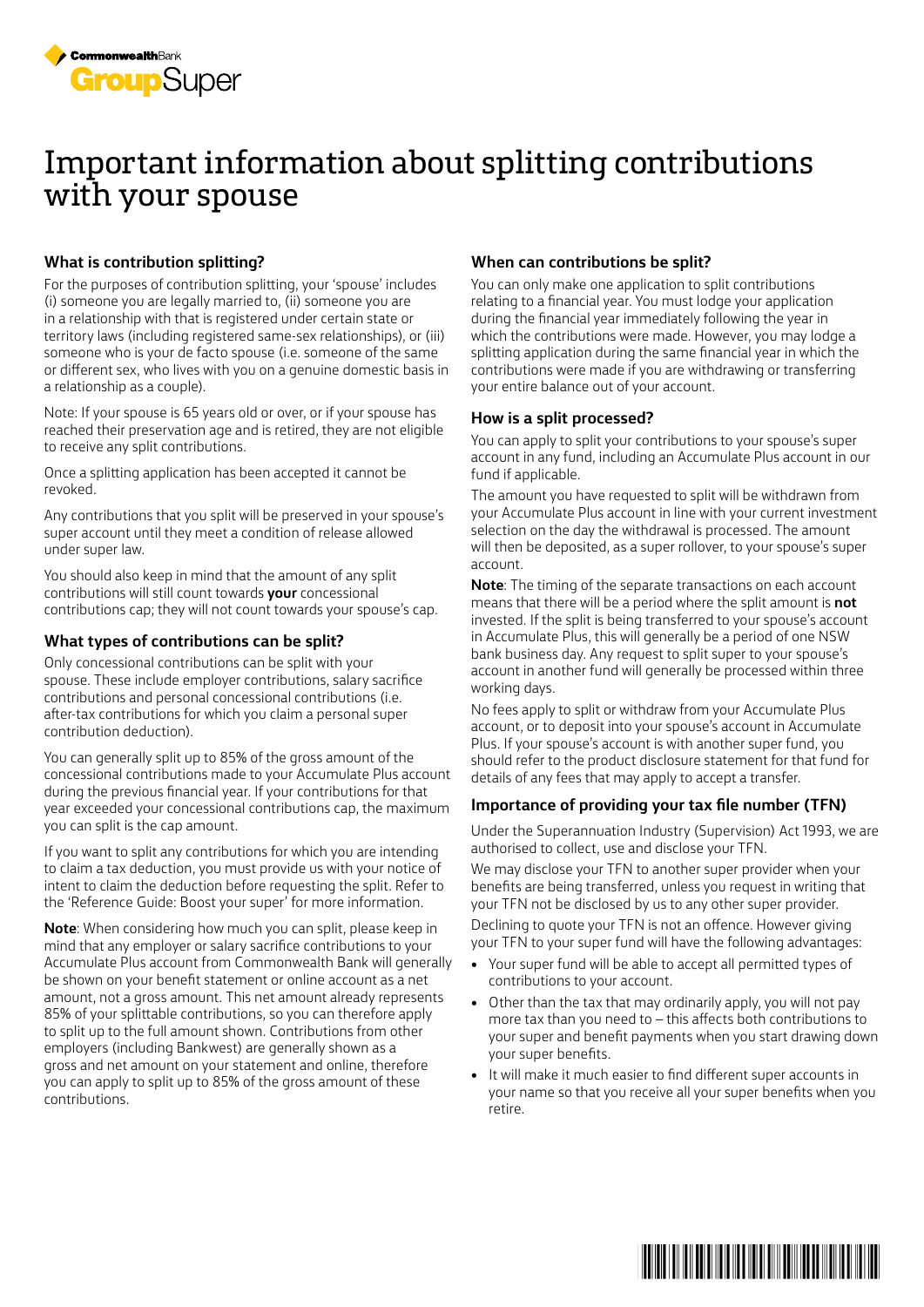

# Spouse contribution splitting

Please phone us on **1800 023 928** with any questions or visit our website **[oursuperfund.com.au](http://oursuperfund.com.au)**.

#### **Use of this form**

Accumulate Plus members can use this form to apply to split certain concessional contributions made during a financial year to their spouse's super. **Important information**

- If you intend to claim a deduction for your personal contributions made during the relevant financial year, you must notify us **before** submitting this contributing splitting application. After this application has been received you will not be able to claim a tax deduction for that year's contributions.
- Only **one** application to split contributions may be made following the end of each financial year, or prior to a full withdrawal or rollover.
- If the dollar amount that you nominate for splitting exceeds the maximum amount that can be split, the maximum allowed will be split refer to the 'Important information' accompanying this form for more on the maximum amount that can be split.
- The split amount will be withdrawn from your Accumulate Plus account in line with your current investment selection on the day the transaction is processed and will then be deposited, as a super rollover, to your spouse's super account. The timing of these separate transactions on each account means that there will be a period where the split amount is **not** invested – refer to the 'Important information' accompanying this form.

| <b>Section 1. Member details</b>                                                                                                                                                                                                                                                                                                                                                                  |                |              |                        |  |
|---------------------------------------------------------------------------------------------------------------------------------------------------------------------------------------------------------------------------------------------------------------------------------------------------------------------------------------------------------------------------------------------------|----------------|--------------|------------------------|--|
| Account number                                                                                                                                                                                                                                                                                                                                                                                    |                |              |                        |  |
| <b>MrMrs</b><br>Other<br>Title<br>Miss<br>Ms                                                                                                                                                                                                                                                                                                                                                      |                |              |                        |  |
| Full given name(s)                                                                                                                                                                                                                                                                                                                                                                                | Surname        |              |                        |  |
|                                                                                                                                                                                                                                                                                                                                                                                                   |                |              |                        |  |
| Postal address                                                                                                                                                                                                                                                                                                                                                                                    |                |              |                        |  |
| PO<br>Street<br>Unit<br>number<br>number<br>Box                                                                                                                                                                                                                                                                                                                                                   | Street<br>name |              |                        |  |
| Suburb                                                                                                                                                                                                                                                                                                                                                                                            | State          | Post<br>code | Country                |  |
| Date of birth*<br>Mobile number                                                                                                                                                                                                                                                                                                                                                                   | Email          |              |                        |  |
| dd / mm /<br><b>VVVV</b>                                                                                                                                                                                                                                                                                                                                                                          |                |              |                        |  |
| By providing your <b>mobile</b> , you are consenting to its use for security validations, e.g. to transact online. By providing your <b>email</b> , you are consenting to receive some<br>communications, such as statements, newsletters, significant event notices and other important information, to your email address -<br>from time to time we may still need to send you letters by post. |                |              |                        |  |
| <b>Section 2. Contribution splitting details</b>                                                                                                                                                                                                                                                                                                                                                  |                |              |                        |  |
| Please ensure that this section is correct, as incorrect or invalid information may result in the application being delayed or unable to be processed.                                                                                                                                                                                                                                            |                |              |                        |  |
| In which financial year were the super contributions were made to your account? Financial year ending 30 June<br>Please indicate the dollar amount of the contributions to be split to your spouse's super account, or if you wish to split the maximum<br>amount allowed (refer to the 'Important information' accompanying this form for more information).                                     |                |              |                        |  |
| Dollar amount of<br>Š.<br>Taxed splittable contributions:                                                                                                                                                                                                                                                                                                                                         |                | <b>OR</b>    | Maximum amount allowed |  |
| <b>Section 3. Receiving spouse's personal details</b>                                                                                                                                                                                                                                                                                                                                             |                |              |                        |  |
| <b>MrMrs</b><br>Other<br>Title<br>Miss<br>Ms                                                                                                                                                                                                                                                                                                                                                      |                |              |                        |  |
| Full given name(s)                                                                                                                                                                                                                                                                                                                                                                                | Surname        |              |                        |  |
|                                                                                                                                                                                                                                                                                                                                                                                                   |                |              |                        |  |
| Postal address                                                                                                                                                                                                                                                                                                                                                                                    |                |              |                        |  |
| Unit<br>Street<br>PO<br>number<br>Box<br>number                                                                                                                                                                                                                                                                                                                                                   | Street<br>name |              |                        |  |
| Suburb                                                                                                                                                                                                                                                                                                                                                                                            | State          | Post<br>code | Country                |  |
| Date of birth                                                                                                                                                                                                                                                                                                                                                                                     |                |              |                        |  |
| dd<br>mm                                                                                                                                                                                                                                                                                                                                                                                          |                |              |                        |  |